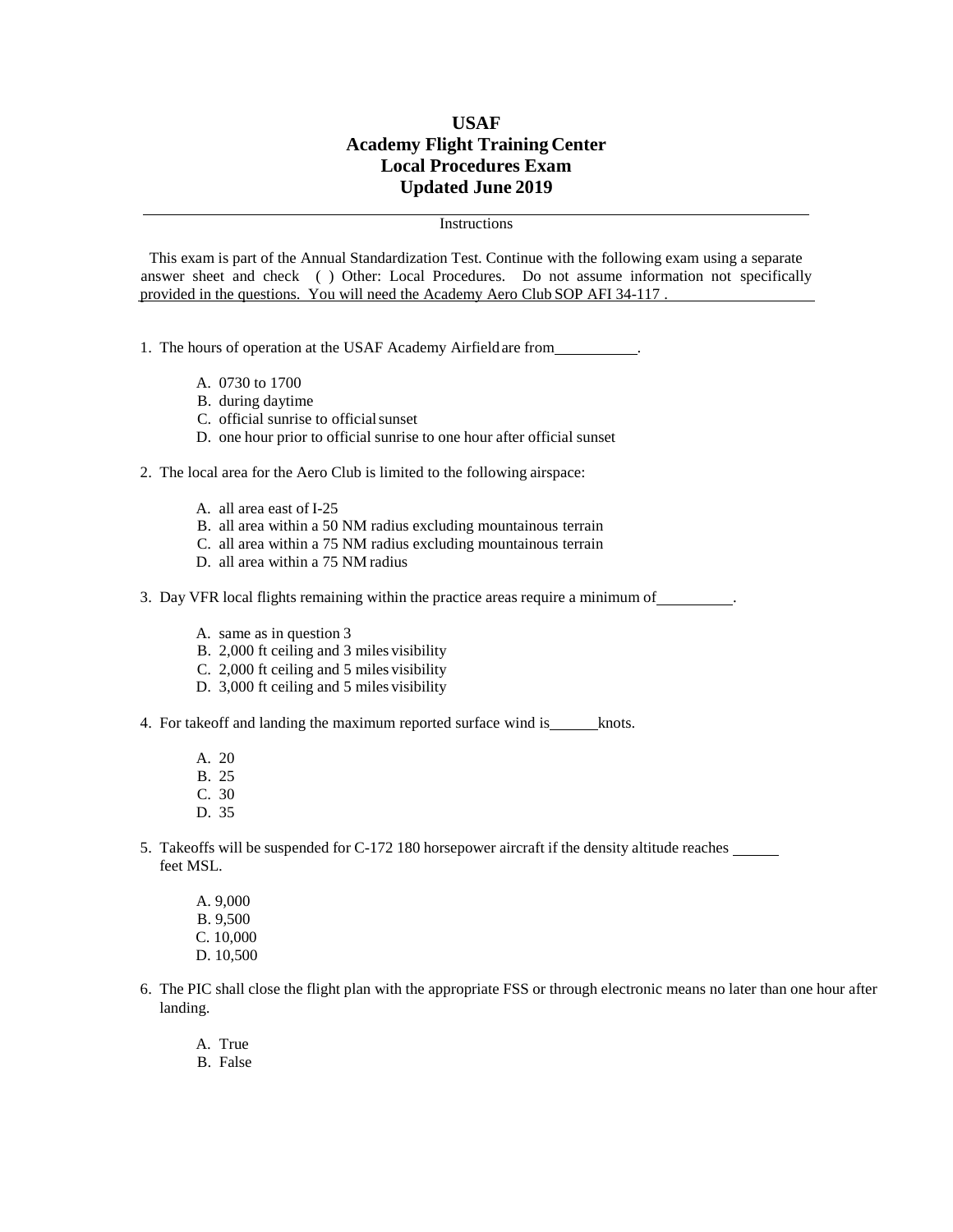- 7. The following flights must be cleared on a USAFA Form O-435:
	- A. all training flights
	- B. all Aero Club member flights (no instructor on board)
	- C. all flights
	- D. cross country flights only
- 8. A Federal Aviation Administration (FAA) flight plan is required for all:
	- A. local area flights
	- B. outside the local area flights
	- C. outside the local area flights and local area flights with a stopover
	- D. local area flights with stopover and returning the next day
- 9. Aircraft landing on RWY 16L will not turn off on RWY 08/26, unless directed by tower.
	- A. true
	- B. false
- 10. After landing on RWY 34R you may turn off on Taxiway D unless directed by ATC and if speed permits.
	- A. true
	- B. false
- 11. Aircraft are always refueled and serviced after each flight. Exceptions are:
	- A. when surface winds exceed 35 knots
	- B. when lightning is within 5 miles of the airfield
	- C. both A and B
	- D. during uncontrolled operations on Sundays and holidays
- 12. Do not taxi within feet of refueling operations.
	- A. 25
	- B. 50
	- C. 75
	- D. 100